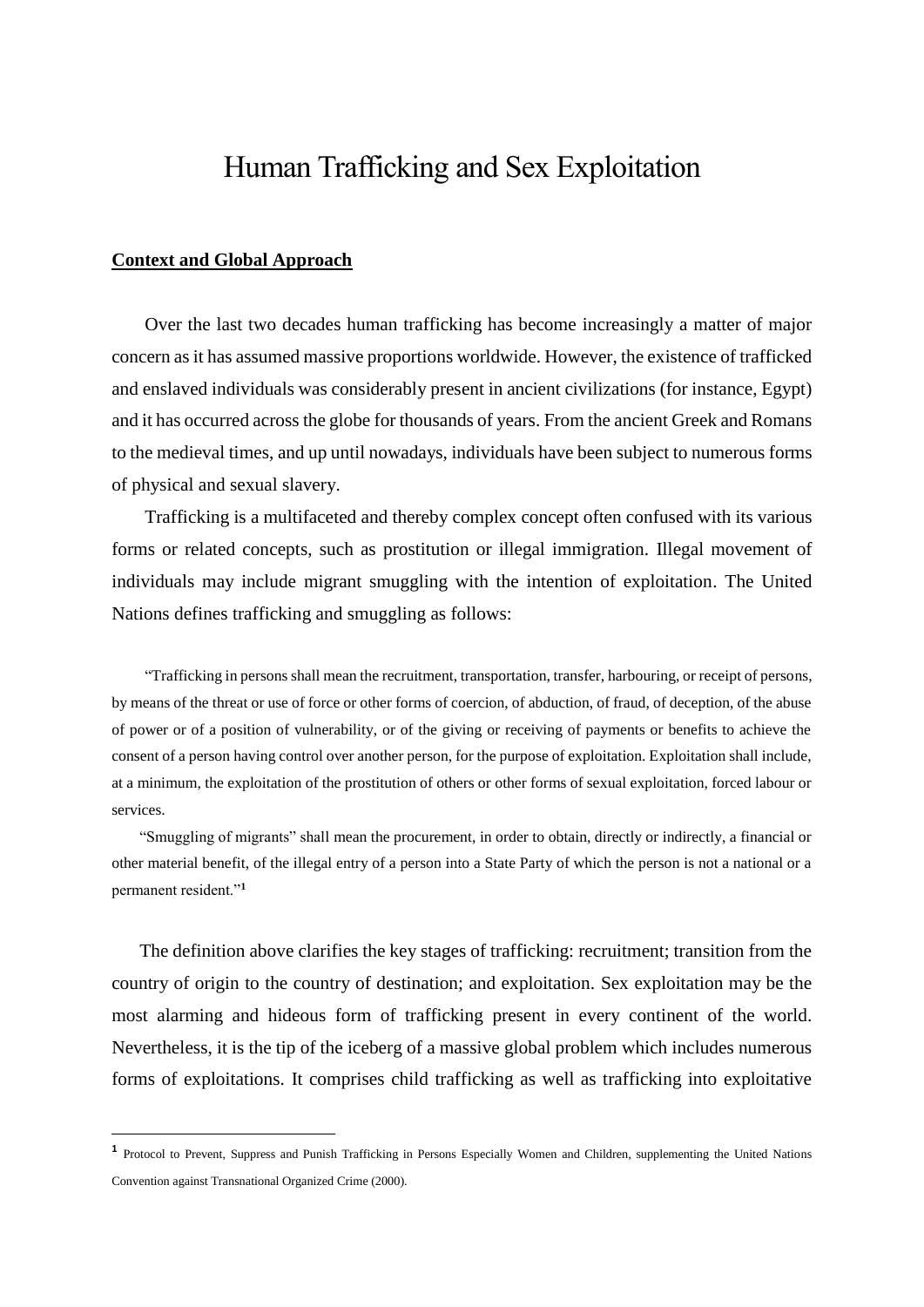work situations, that is, forced labour (Shelley, 2010). Although there are many forms of human trafficking, we can identify a transversal element: the **abuse of the immanent vulnerability of the victims**. For this matter, we will focus on a gender perspective of sex trafficking and exploitation due to its extremely traumatic outcome. At the global level, the estimated figures reveals the shocking number of women trafficked and exploited world-wide. Of the 21 million victims of human trafficking, 11.4 million are women and 53% are exposed to sex exploitation. It means 4.1 million are females composing an overwhelming majority of 97% **<sup>2</sup>** . This includes movement across borders and within the victim's own country, for example from rural to urban areas (Burke, 2013).

There is a mutuality between the terms human trafficking and slavery as individuals go through a "slavery-like" circumstance. Victims end up in destinations where the demand for sexual service and cheap labour is intensified, which resembles slave trade situations. However, unlike slavery, trafficking may be limited within countries and continents which is the case of Asia and Africa.

The larger part of trafficked victims, particularly women, live or originate in Asia and are trade from others areas to work in the Asian sex industry. Russia is a major source of sending and hosting victims of sex trade as well as a channel for Asian victims, whose purpose is to reach Western Europe. Nonetheless, many countries from other continents "source, host, and transit" individuals (Shelley, 2010).

In relation to Europe, the majority of exploited women are from other countries. Europe enables this demand as a result of its past, economy, policies, social welfare system, and among others. Since this complexity presents a large-scale trafficking movement, there are countless risks of abuse.

#### **Sex Exploitation in Greece**

 $\overline{a}$ 

Greece is sought after destination and transit country for human trafficking and, therefore, thousands of people are trafficked yearly across Greek borders. The dominant form of trafficking in Greece comprises the recruitment of the person into prostitution, especially with women. The sex trafficking and the exploitation of women for forced prostitution into Greece is a severe issue and a human rights violation.

**<sup>2</sup>** European Union. (2015). *Trafficking in Human Beings* (Eurostat Statistical Working paper). Retrieved from https://ec.europa.eu/antitrafficking/sites/antitrafficking/files/eurostat\_report\_on\_trafficking\_in\_human\_beings\_-\_2015\_edition.pdf. DOI: 10.2785/512112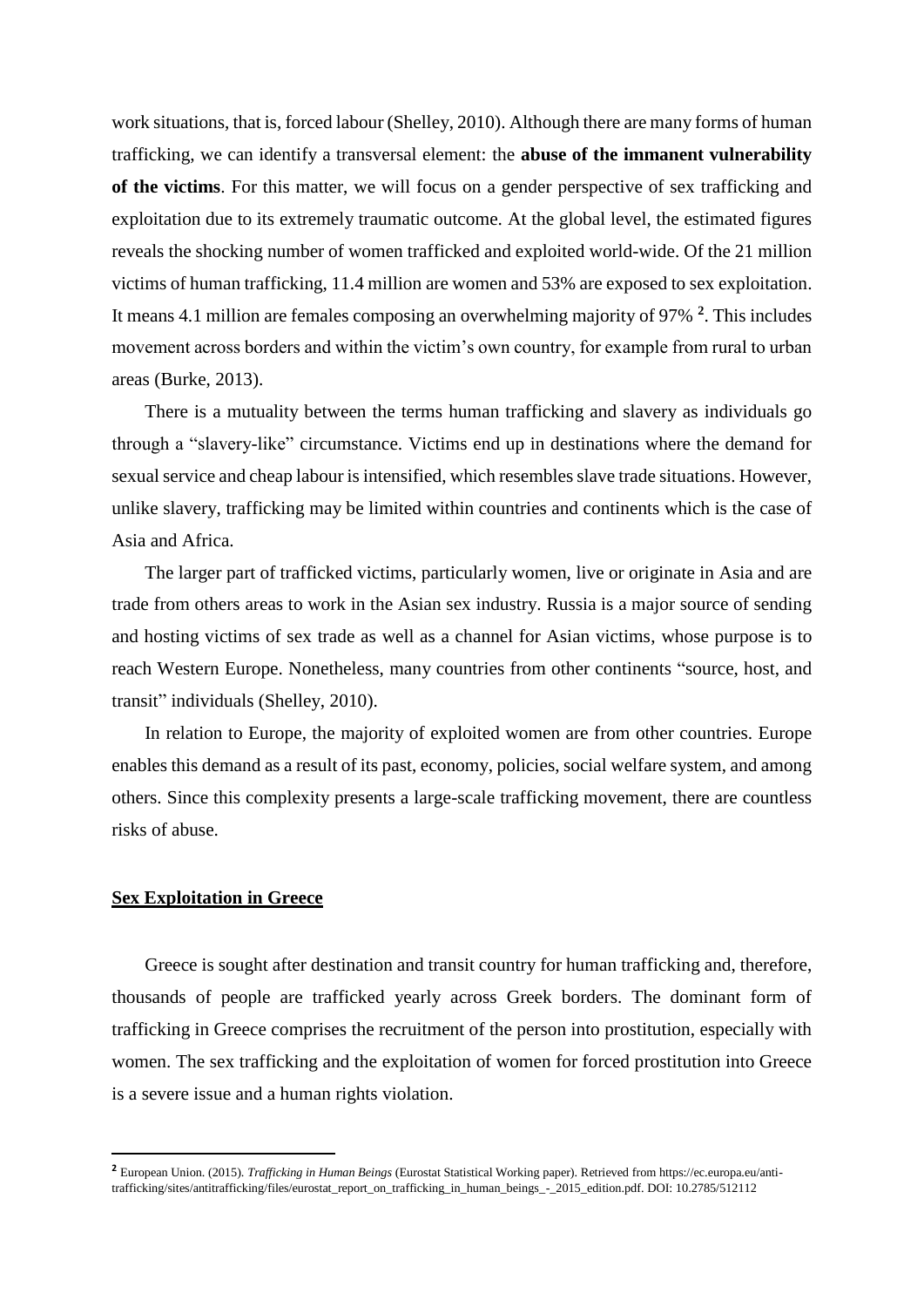As a result of the lack of employment opportunities and the expansion of the borders, an increase of migration has significantly affected Greece. Its geographical location positioned as an entryway country into the EU has attracted many criminal networks engaged in trafficking. Greece, thus, is a key hub for traffickers and a destination for transnational smuggling organizations (Zervos, 2015).

In 2004, the Greek government created a plan to supress trafficking. Some of the actions included **prevention, prosecution and protection**. In regards to prevention, the plan includes educating law enforcement officials; addressing root causes in source countries; regional and international cooperation with organizations. Concerning prosecution, the Ministry of Public Order (Hellenic Police) operates 15 counter-trafficking in persons task forces throughout Greece. Finally, in relation to protection, the Greek government established a national referral mechanism focusing on victim's identification, victim hot-lines, state shelters and humanitarian repatriation.

Regardless of the development of anti-trafficking initiatives and laws Greece has unsuccessfully failed in providing solutions to address the trafficking problems. There is still a visible lack of awareness of the exploitation issue as well as a lack of laws and programs that combat trafficking, penalise traffickers and protect the victims.<sup>3</sup>

#### **Factors**

1

A significant number of causes enabled the increase of human trafficking, including social, political and demographic factors:

- $\triangleright$  Lack of employment opportunities
- $\triangleright$  Gender and ethnic discrimination
- $\triangleright$  Post-Cold War, decline of border controls and globalization
- $\triangleright$  Political conflicts and corruption
- $\triangleright$  Economic disparities and poverty

<sup>3</sup> Human Rights Watch July 2001. Memorandum of Concern: *Trafficking of Migrant Women for Forced Prostitution into Greece.* Retrieved from: [https://www.hrw.org/legacy/backgrounder/eca/greece/greece\\_memo\\_noappendix.pdf](https://www.hrw.org/legacy/backgrounder/eca/greece/greece_memo_noappendix.pdf)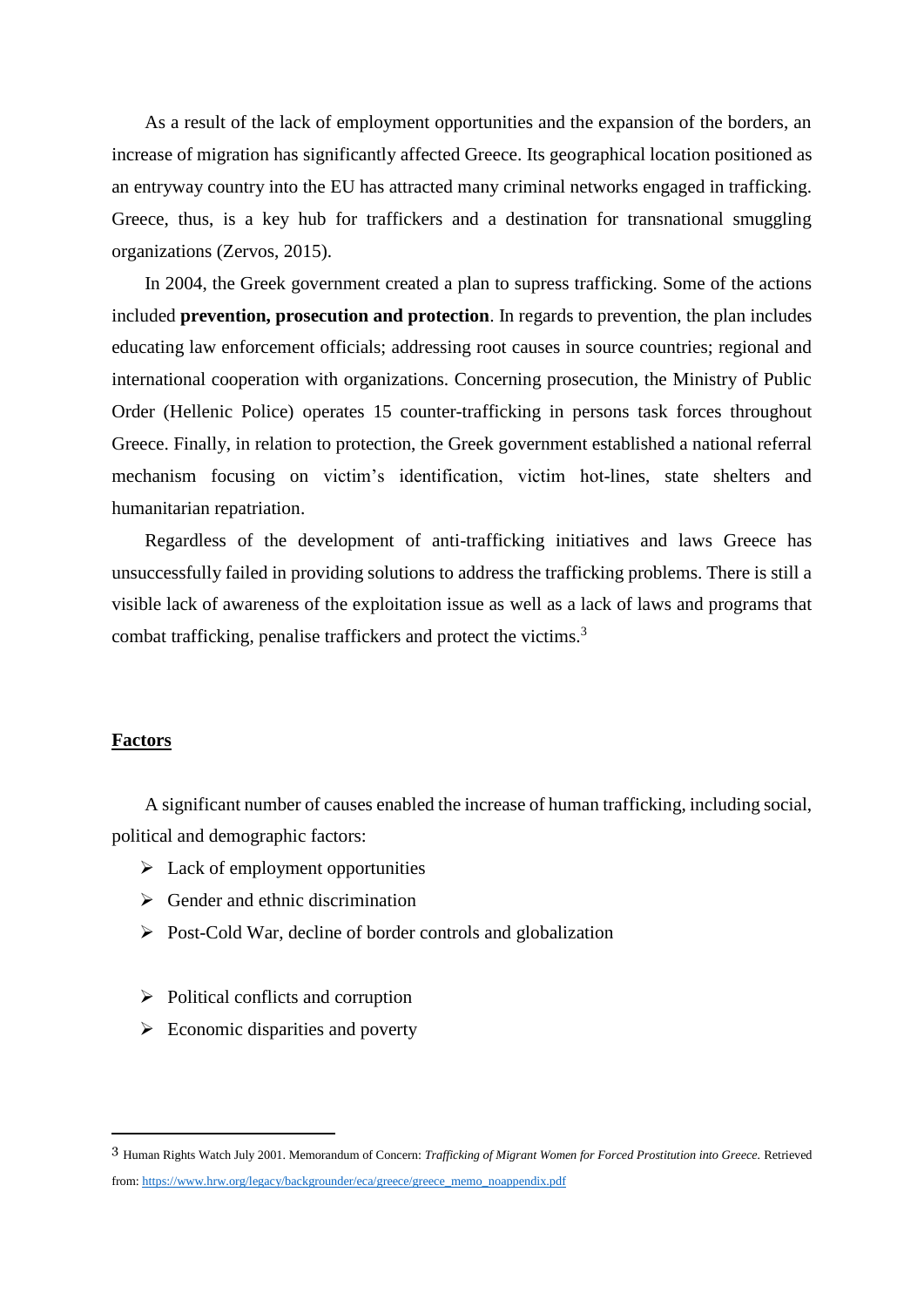Traffickers, human smugglers and other organized crime groups have enlarged their activities across borders and to new regions of the world as a consequence of the instability generated by the global economy and the expansion of frontiers. This contributed to the lack of regulation and control of their illicit activities (Shelley, 2010). The accelerating use of rapid communications, such as the internet, social media and other networking technologies, provide traffickers the means of connecting with potential victims and recruit them.

#### **Consequences**

The consequences of human trafficking and sex exploitation can be multiple and severe, involving not only the victims but also their families. The family members may be threatened, tortured, or even killed if the victims refuse to collaborate with the traffickers. Once recruited, and thus exploited, the individual's future prospects is often characterised by fewer opportunities. For instances, the opportunity of obtaining education and the opportunity of being part of a collective as there is a societal breakdown due to the removal of the individuals from their families and communities.

Trafficking and sex exploitation have a direct and traumatic effect on the physical, mental and emotional well-being of victims. Beyond the sexual coercion, the victims suffer emotional abuse by their traffickers as well as by their clients. There are many negative effects in the victim's health. Mental health concerns related to self-destructive behaviours becomes incorporated into the victim's self-esteem and self-image which can lead to suicidal thoughts. Often experiencing post-traumatic stress disorder, and with that anxiety and depression, victims may turn to drugs and alcohol to numb the pain.

The visible component in all forms of sex trafficking is the dominant position by the abuser or perpetrator. Victims are forced into stressful living conditions without access to basic services and healthcare. The isolation and the association of sexuality with the feelings of fear, shame, powerlessness and blame that often arise in sexual abuse, can contribute to the development of distorted identities and therefore make the victims susceptible to sex trade.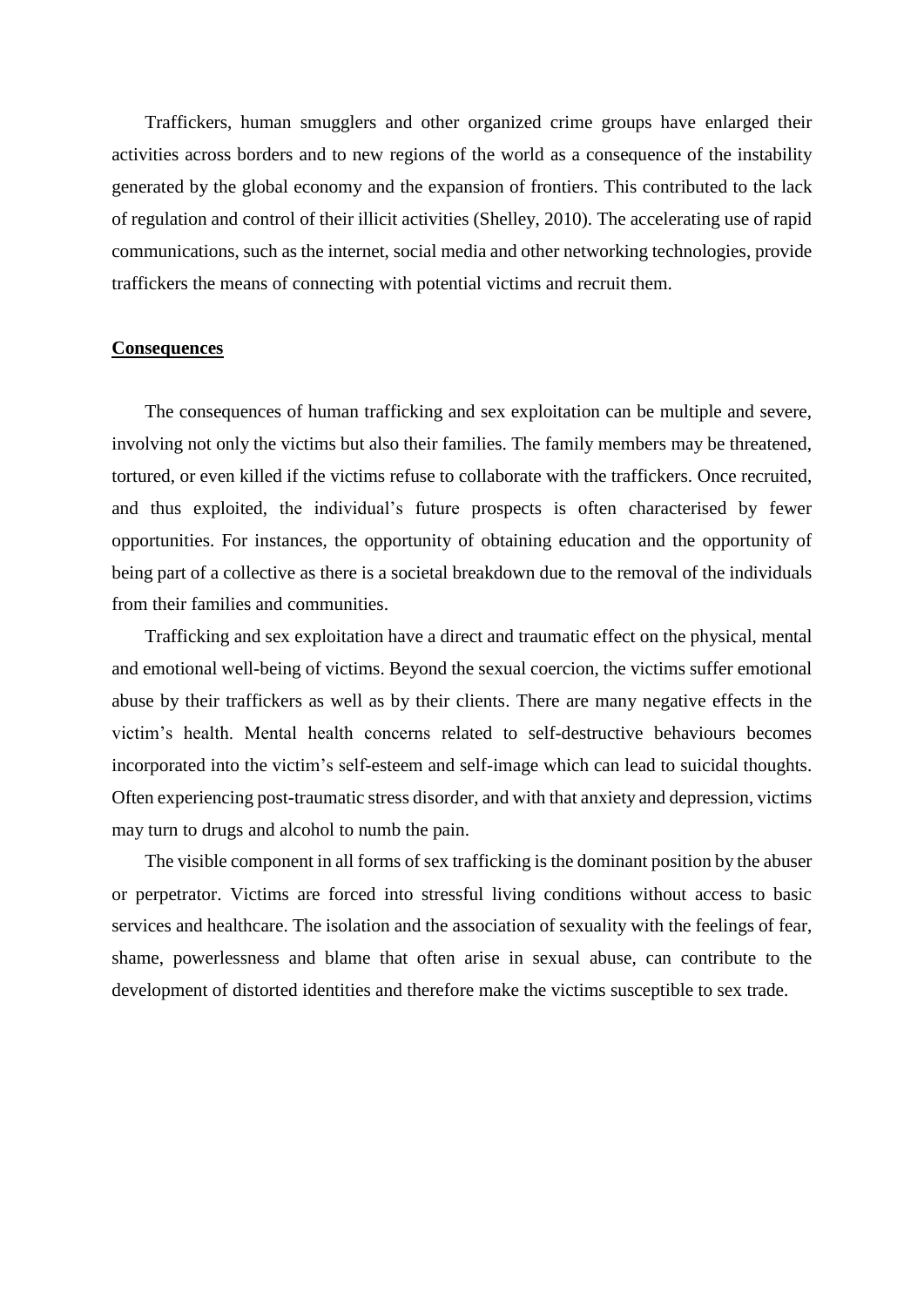#### **Reflection & Response**

**.** 

Human trafficking is a modern form of slavery and a global epidemic. It is an issue that has existed through centuries, however it had only become truly a subject of attention in the last part of the  $20<sup>th</sup>$  century. The lack of satisfactory laws prohibiting this activity is one of the factors contributing to its existence as well as the negative attitudes towards women and society's tolerance and acceptance of these attitudes. Gender is one element that impacts trafficking and, in fact, it is very difficult to disconnect a trafficked person's identity as a woman from her multiple identities.<sup>4</sup> A trafficked woman's gender identity and her identity as a worker, a mother, an urban or rural resident influence what opportunities are available to her and what support is accessible to her. How does the exploited woman see her identity in relation to her experience of being abused?

Recognizing women in the sex trade as victims of exploitation can be difficult because of the reluctance and fear of exploited women in showing their identity in order to avoid punishment or even death. Some women do not recognize themselves as victims. It becomes a self-knowledge and identity problem of "who am I?". The anonymity and extreme actions taken by exploiters to hide their targets and their crimes also contribute to this difficulty in identifying victims of exploitation.

The understanding of the extent, depth and scope of the problems varies from country to country as there are different laws, attitudes and perspectives depending on the context. However, there is a transversal aspect and outcome: **stigma**. Sex trafficking victims are often dehumanized, and they experience the stigma of being "disposable".

Sex trafficking victims are also assumed to be prostitutes and there are many myths around it. Some examples are that it is a choice and only disadvantage groups can fall into prostitution. We can demystify those stereotypes by saying that: the loss of self-esteem and a distorted selfimage can result in the belief that sex industry is the only way out! In some situations, victims are often blamed for their exploitation, and society assumes that they "knew what they were going into". This mind-set can perpetuate to escaped victims who are to be re-victimized through discrimination.

When young girls and women enter in the world of sex trade, usually they are not aware of the dangers involved. They did not have a range of choices and, according to statistics, most

<sup>4</sup> Global Alliance Against Traffic in Women (2010). *Beyond Borders: Exploring Links between Trafficking and Gender*. GAATW Working Papers Series 2010. Retrieved from: [http://www.gaatw.org/publications/WP\\_on\\_Gender.pdf](http://www.gaatw.org/publications/WP_on_Gender.pdf)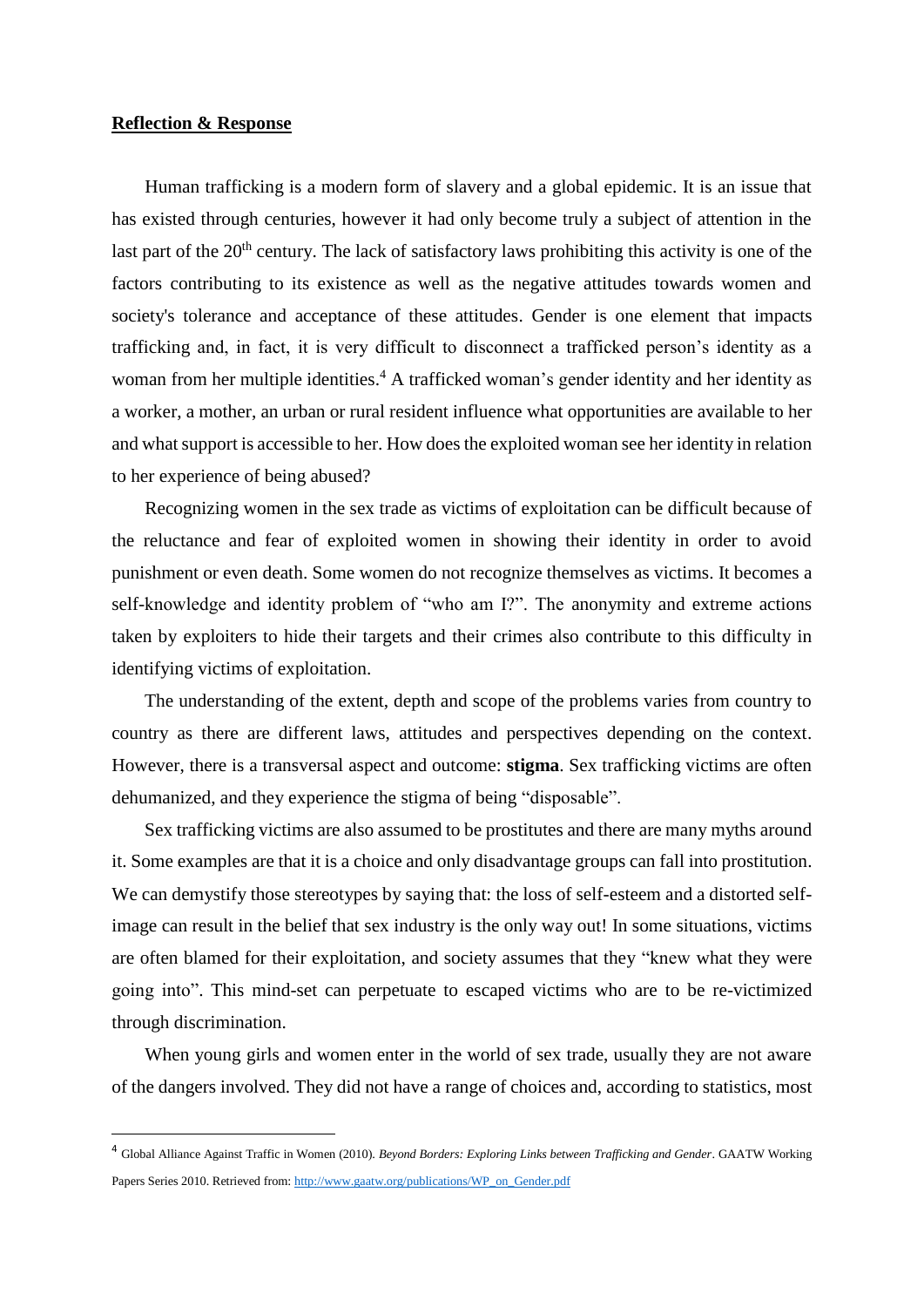of them did not even choose voluntarily. Instead of agreeing with the sex industry, those women submit to the limited options available to them in order to survive. The lack of options initiates a cycle of dependency which becomes challenging to get out. Women who consider a way out fear death threats by their perpetrators and they can hardly prove the violence they suffered. They lose the sense of self and they incorporate a negative identity of themselves. Other elements such as addiction to drugs and abusive relationships contribute to the difficulty of getting out of the dependency cycle. A denial process occurs when alternatives are not provided to these women.

The question arises: How can we fight the hideous issue of sex exploitation?! Well, the demand starts with consumers. We live in a capitalist world where consumerism takes place and for this reason it is extremely hard to reduce a demand in an increasingly globalized economy. In order to tackle this, a penalization policy should be implemented instead of legalization. In some countries where prostitution is legal, studies were made and the results show that there was an increase in the number of victims of trafficking, including women from other countries. It does not protect the women involved and the major majority of the victims have suffered physical violence, even in legal establishments.

Penalizing the purchase of "sexual services" helps the victims to seek for help and assistance as they feel the law supports them. There is a sense of safety and protection that gives women caught in trafficking confidence to look for alternatives. The recognition and enforcement of the view that prostitution and trafficking are harmful practices contribute to the decrease of the demand and gives the victims awareness regarding the damaging effects of the sex industry.

Furthermore, it helps to change the views regarding sex trade. Addressing the demand can deconstruct the message that buying women for sex is acceptable. Without demand, there would be no supply. If legal barriers are put into practice to tackle the demand of sex trade, then social and ethical views would change as women would be not treated as sexual merchandise anymore. Constructive messages could be send to new generations in relation to this issue.

In addition to intervention, prevention is crucial in combating the human trafficking problem. For instances, more research studies that analyse and understand better the scope of the problem as well as more awareness raising campaigns. This last one is a very important preventive measure to help victims to be more conscious and less likely to be tricked by perpetrators.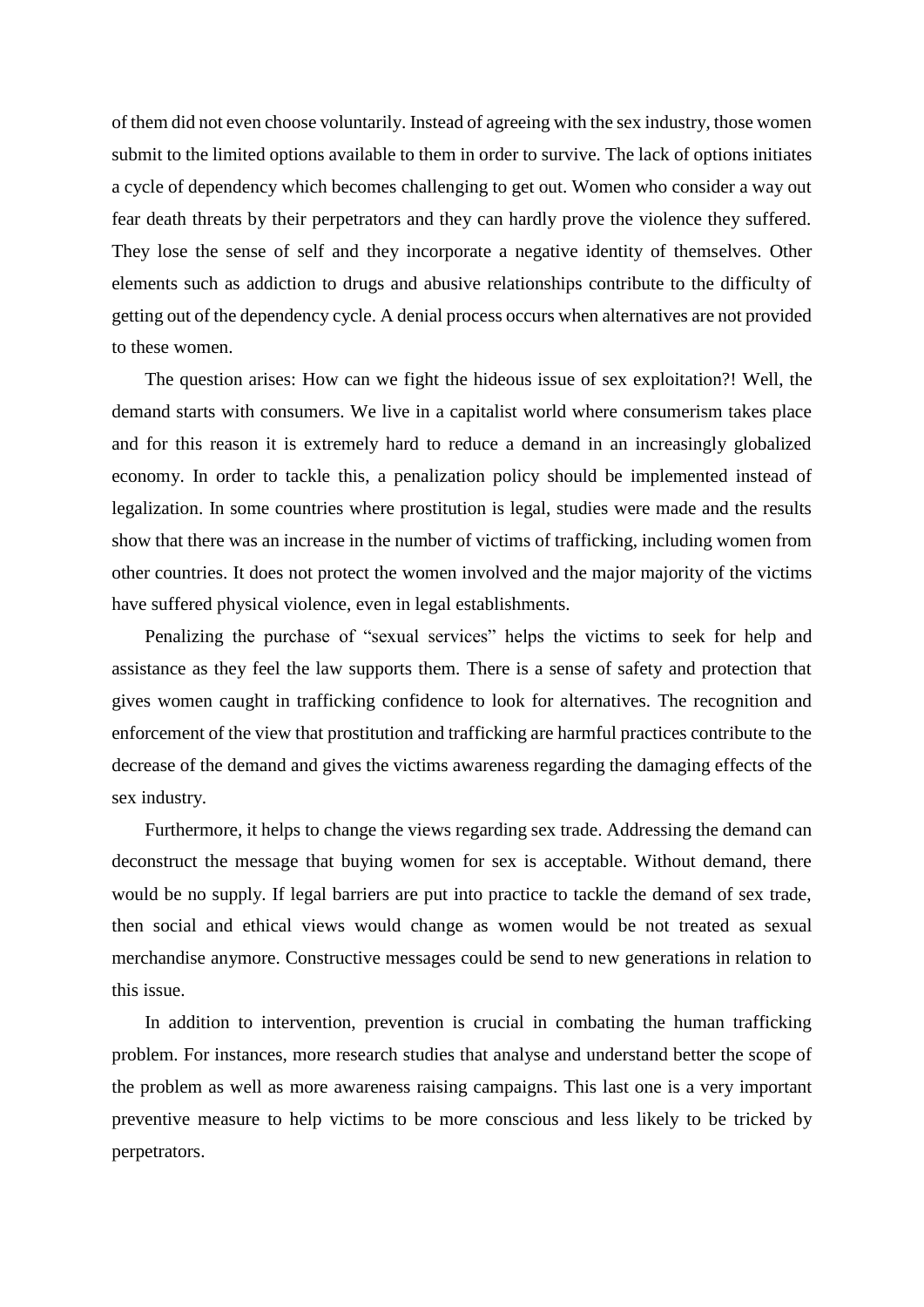Besides getting the society more involved and more informed and active citizens, it is also fundamental long-term programs in terms of rebuilding, healing and restoring from the damages that a life of exploitation can cause. It does take time and a long-term basis helps to maximize the capacity to exit safely and effectively from the oppressing situation. A long-term approach gives the opportunity to engage with services which can provide support to improve a person's belief that they are capable to achieve lasting changes in their lifestyles. Achievable goals at the long-term level are effective to help to move forward. Community House Damaris provides this; it provides a program, care and services for up to seven years.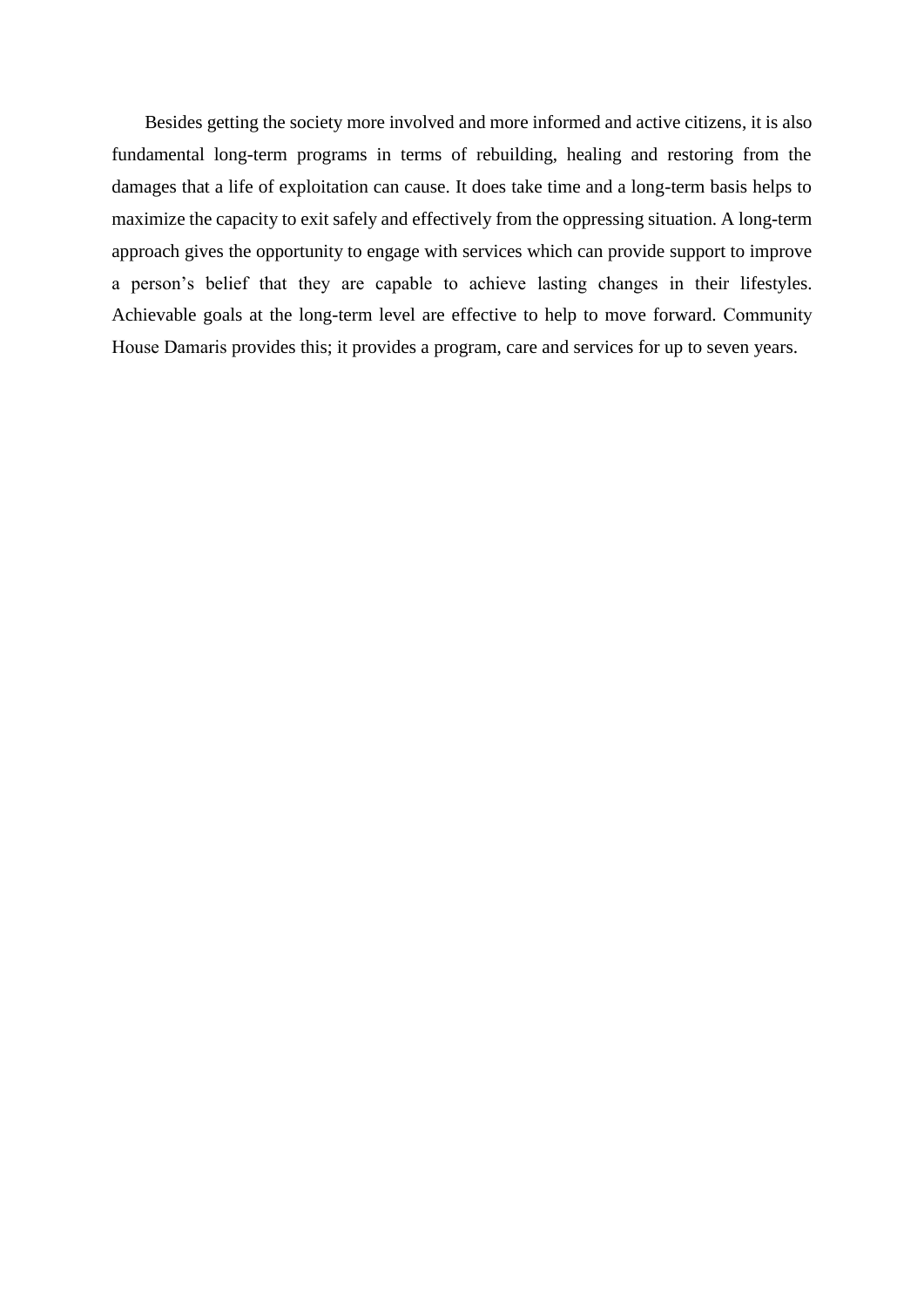### **Bibliography**

Burke, Mary C. (2013). *Human Trafficking: Interdisciplinary Perspectives*. Routledge Taylor & Francis Group

Ferraro, Greta. (2015). *The Question of Human Trafficking*. GeMUN: Social, Cultural and Humanitarian Committee.

Global Alliance Against Traffic in Women (2010). *Beyond Borders: Exploring Links between Trafficking and Gender*. GAATW Working Papers Series 2010

IOM: International Organization for Migration. (2005). *Data and Research on Human Trafficking: A Global Survey*.

Koser, K. (2009). *Dimensions and Dynamics of Irregular Migration*. Population, Space and Place. Volume 16, 181-193.

Laczko, Frank & Gramegna, M. A. (2003). *Developing Better Indicators of Human Trafficking*. International Organization for Migration, Geneva

Lymouris, Nikolaos. *Trafficking in Greece*. Panteion University of Athens.

McCabe, Kimberly A. (2008). *The Trafficking of Persons: National and International Responses*. Peter Lang Publishing Inc.

Protocol to Prevent, Suppress and Punish Trafficking in Persons Especially Women and Children, supplementing the United Nations Convention against Transnational Organized Crime (2000).

Shelley, Louise. (2010). *Human Trafficking: A Global Perspective*. Cambridge University Press.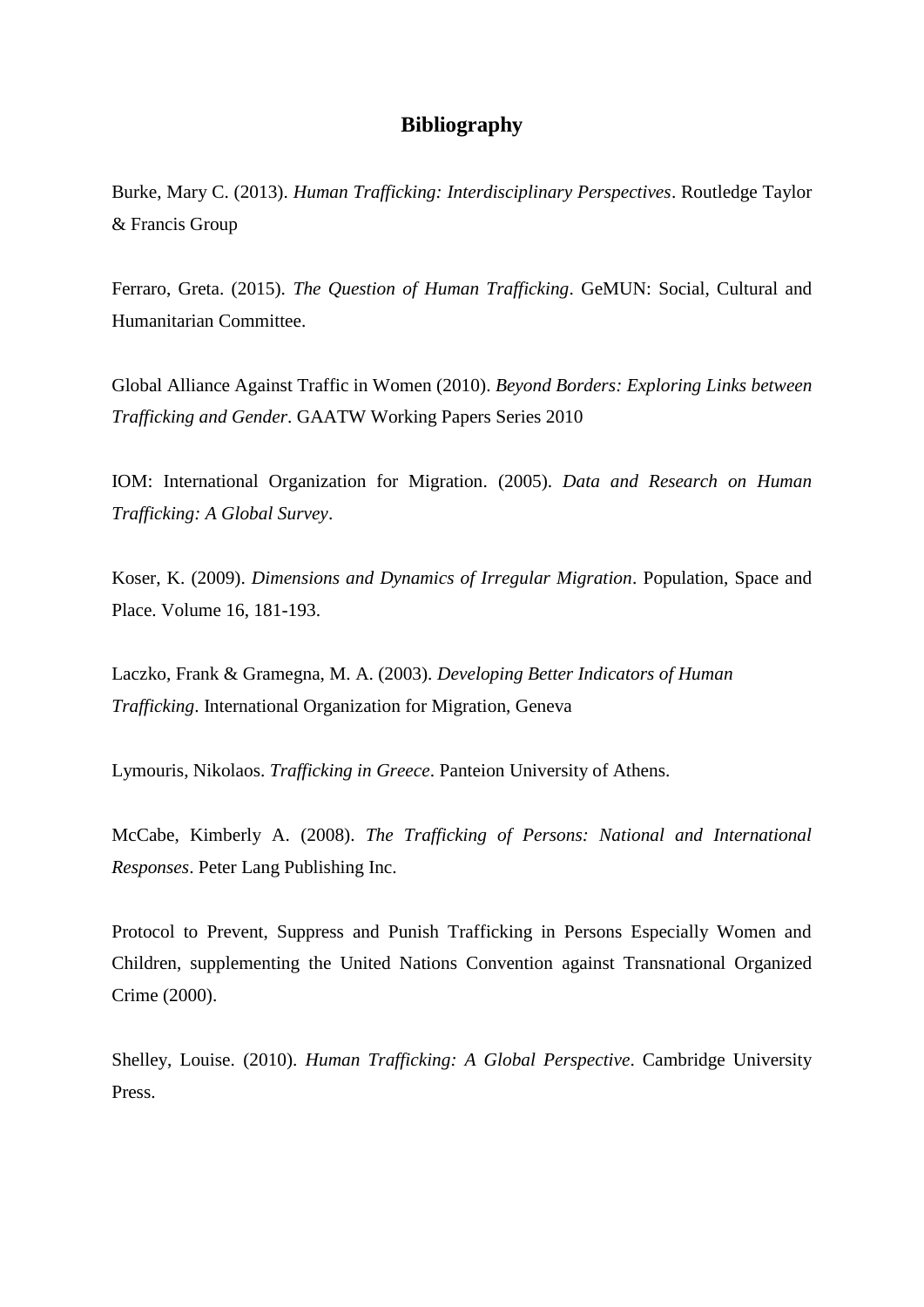Zervos, Eleni. (2015). *The Invisible Crime: Sex Trafficking in Greece. An Analysis of the Structural Barriers and Vulnerability Victims Face in Seeking Protection*. ELIAMEP Scientific Associate, Migration Research Project. Hellenic Foundation for European and Foreign Policy